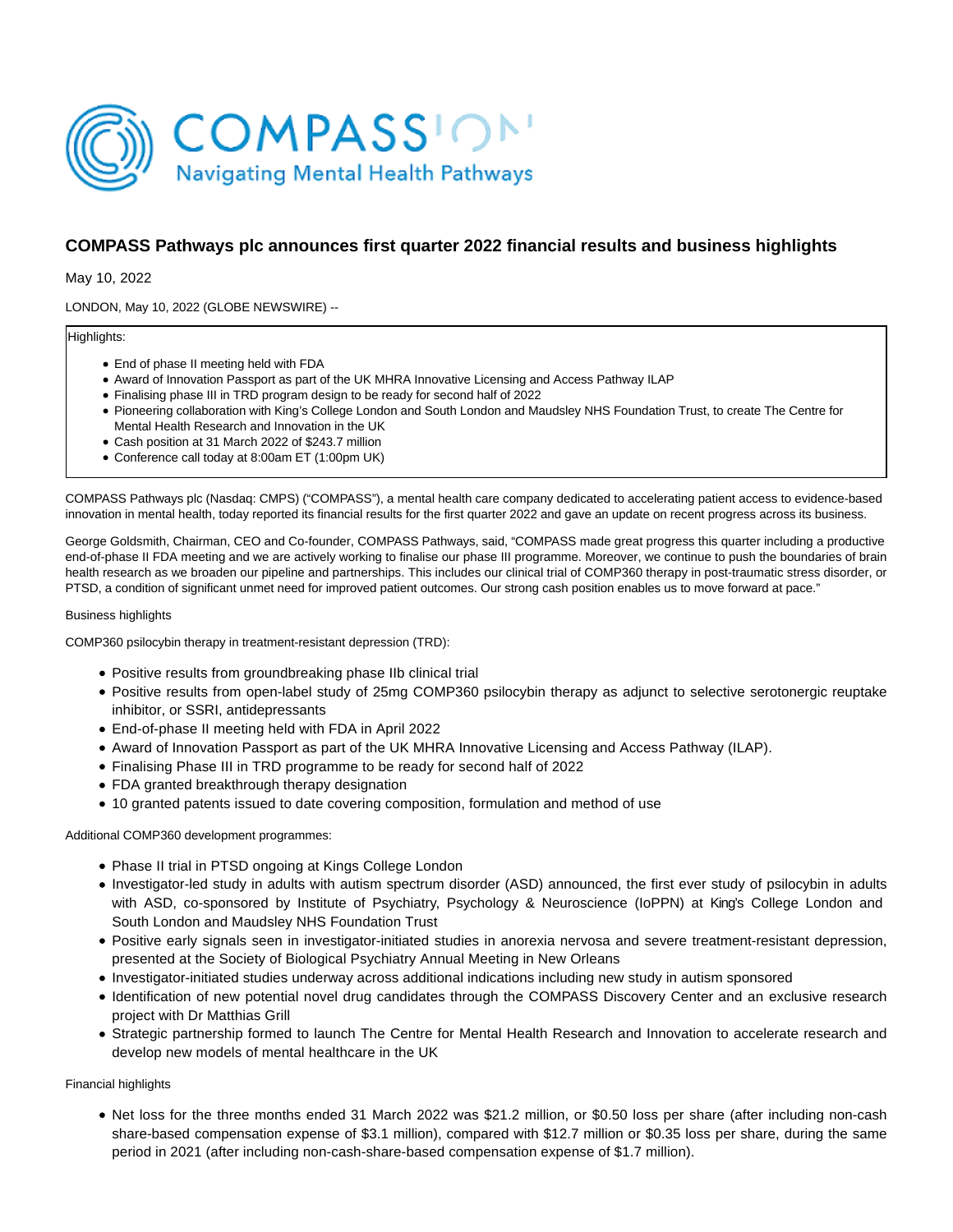- R&D expenses were \$15.4 million for the three months ended 31 March 2022, compared with \$6.9 million during the same period in 2021. Of this increase, \$5.1 million was attributable to increased external development expenses as COMPASS progresses its COMP360 psilocybin therapy in TRD, and continues to explore additional indications and therapeutic approaches. A further \$2.6 million and \$1.0 million were attributable to personnel expenses and non-cash share-based compensation respectively, due to increased headcount. This was partially offset by a decrease of \$0.2 million in other expenses.
- G&A expenses were \$10.1 million for the three months ended 31 March 2022 compared with \$6.7 million during the same period in 2021. The increase was attributable to an increase of \$1.0 million and \$0.5 million in personnel expenses and non-cash share-based compensation respectively, due to increased headcount. There was a further increase of \$1.4 million in legal and professional fees and \$0.4 million in facilities and other expenses.
- Cash and cash equivalents were \$243.7 million as of 31 March 2022 compared with \$273.2 million as of 31 December 2021.

#### Conference call

The COMPASS Pathways management team will host a conference call at 1.00pm UK (8.00am ET) on 10 May 2022. The call can be accessed by dialing 1-800-926-7358 from the United States, 1-212-231-2914 internationally, and 0800-496-0823 from the UK, followed by the conference ID: 22018578

The call will also be webcast on the COMPASS Pathways website and archived for 30 days. For more information, please visit the COMPASS Pathways website (ir.compasspathways.com).

#### About COMPASS Pathways

COMPASS Pathways plc (Nasdaq: CMPS) is a mental health care company dedicated to accelerating patient access to evidence-based innovation in mental health. Our focus is on improving the lives of those who are suffering with mental health challenges and who are not helped by current treatments. We are pioneering the development of a new model of psilocybin therapy, in which our proprietary formulation of synthetic psilocybin, COMP360, is administered in conjunction with psychological support. COMP360 has been designated a Breakthrough Therapy by the US Food and Drug Administration (FDA), for treatment-resistant depression (TRD), and we have completed a phase IIb clinical trial of psilocybin therapy for TRD, in 22 sites across Europe and North America. This was the largest randomised, controlled, double-blind psilocybin therapy clinical trial ever conducted, and our topline data showed a statistically significant (p<0.001) and clinically relevant improvement in depressive symptom severity after three weeks for patients who received a single high dose of COMP360 psilocybin with psychological support. We are also running a phase II clinical trial of COMP360 psilocybin therapy for post-traumatic stress disorder (PTSD). COMPASS is headquartered in London, UK, with offices in New York and San Francisco in the US. Our vision is a world of mental wellbeing. [www.compasspathways.com](https://www.globenewswire.com/Tracker?data=A7LkOj_iy4Zv1q62XAnw9PD9tjuI1-_FrfQaswUcium2w3XP67qZnqQ5pev33YTBO6GqabuJ9WwNwKBSyTJatNbOexgIRZIinI3NZVUEjak=)

#### Availability of other information about COMPASS Pathways

Investors and others should note that we communicate with our investors and the public using our website (www.compasspathways.com), our investor relations website (ir.compasspathways.com), and on social media (LinkedIn), including but not limited to investor presentations and investor fact sheets, US Securities and Exchange Commission filings, press releases, public conference calls and webcasts. The information that we post on these channels and websites could be deemed to be material information. As a result, we encourage investors, the media, and others interested in us to review the information that is posted on these channels, including the investor relations website, on a regular basis. This list of channels may be updated from time to time on our investor relations website and may include additional social media channels. The contents of our website or these channels, or any other website that may be accessed from our website or these channels, shall not be deemed incorporated by reference in any filing under the Securities Act of 1933.

#### Forward-looking statements

This press release contains forward-looking statements within the meaning of the Private Securities Litigation Reform Act of 1995, as amended. In some cases, forward-looking statements can be identified by terminology such as "may", "might", "will", "could", "would", "should", "expect", "intend", "plan", "objective", "anticipate", "believe", "contemplate", "estimate", "predict", "potential", "continue" and "ongoing," or the negative of these terms or other comparable terminology, although not all forward-looking statements contain these words. Forward-looking statements include express or implied statements relating to, among other things, COMPASS's business strategy and goals, and COMPASS's expectations regarding its ongoing preclinical work and clinical trials, development efforts and innovation labs. The forward-looking statements in this press release are neither promises nor guarantees, and you should not place undue reliance on these forward-looking statements because they involve known and unknown risks, uncertainties, and other factors, many of which are beyond COMPASS's control and which could cause actual results, levels of activity, performance or achievements to differ materially from those expressed or implied by these forward-looking statements.

These risks, uncertainties, and other factors include, among others: preclinical and clinical development is lengthy and uncertain, and therefore our preclinical studies and clinical trials may be delayed or terminated, or may never advance to or in the clinic; our development efforts and our business strategy to set up research facilities and innovation labs will involve significant costs and resources and may be unsuccessful; and those risks and uncertainties described under the heading "Risk Factors" in COMPASS's Annual Report on Form 10-K filed with the US Securities and Exchange Commission (SEC) on 24 February 2022 and in subsequent filings made by COMPASS with the SEC, which are available on the SEC's website at www.sec.gov. Except as required by law, COMPASS disclaims any intention or responsibility for updating or revising any forward-looking statements contained in this press release in the event of new information, future developments or otherwise. These forward-looking statements are based on COMPASS's current expectations and speak only as of the date hereof.

#### **Enquiries**

Media: Lindsay Complin, Lindsay.Complin@compasspathways.com, +44 7702 191 328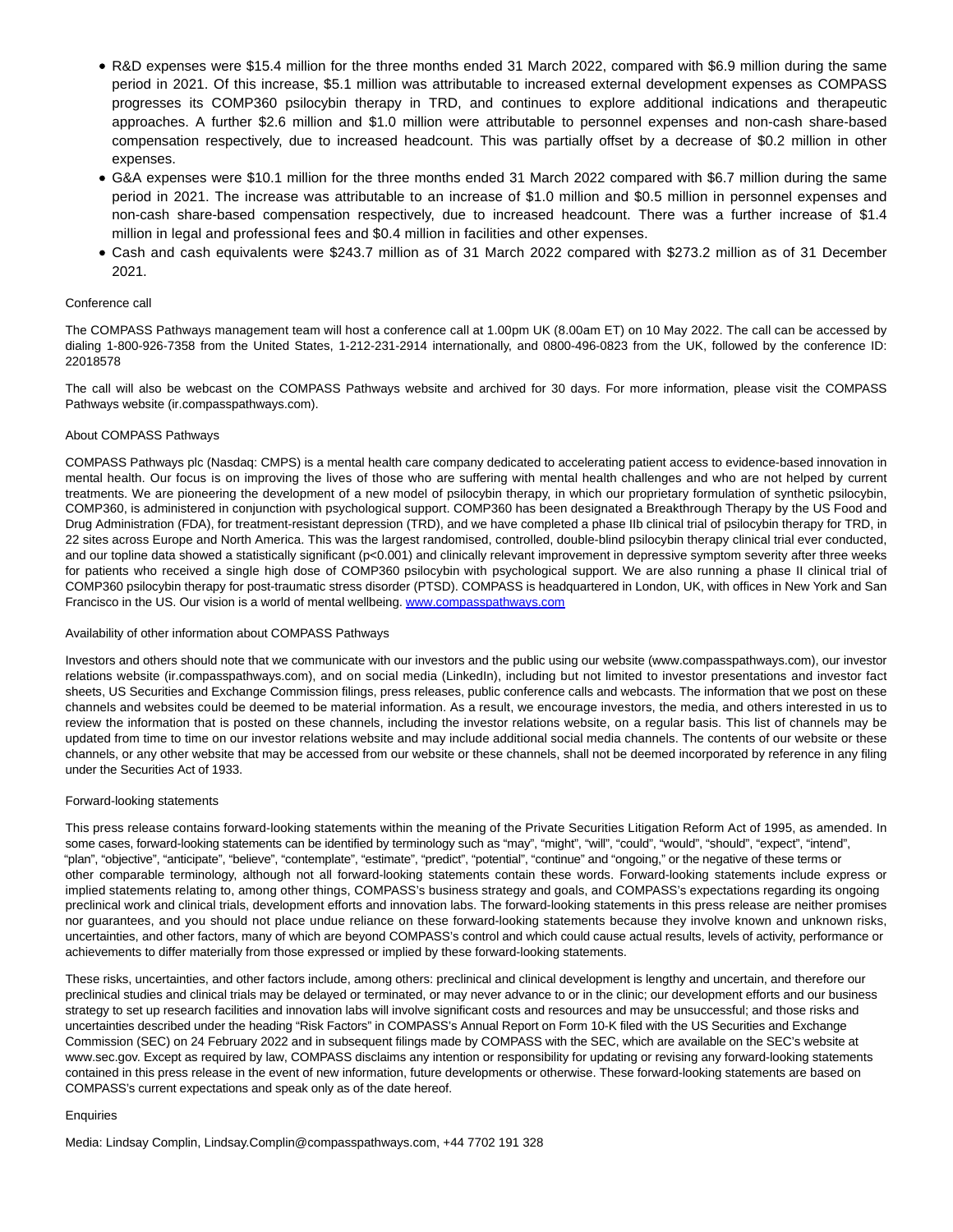## **COMPASS PATHWAYS PLC**

### **Condensed Consolidated Balance Sheets**

(unaudited)

(in thousands, except share and per share amounts) (expressed in U.S. Dollars, unless otherwise stated)

|                                                                                                                                                                 | March 31,        |    | December 31, |  |
|-----------------------------------------------------------------------------------------------------------------------------------------------------------------|------------------|----|--------------|--|
|                                                                                                                                                                 | 2022             |    | 2021         |  |
| <b>ASSETS</b>                                                                                                                                                   |                  |    |              |  |
| <b>CURRENT ASSETS:</b>                                                                                                                                          |                  |    |              |  |
| Cash and cash equivalents                                                                                                                                       | \$<br>243,684 \$ |    | 273,243      |  |
| Restricted cash                                                                                                                                                 | 104              |    | 104          |  |
| Prepaid income tax                                                                                                                                              |                  |    | 332          |  |
| Prepaid expenses and other current assets                                                                                                                       | 22,764           |    | 21,621       |  |
| Total current assets                                                                                                                                            | 266,552          |    | 295,300      |  |
| <b>NON-CURRENT ASSETS:</b>                                                                                                                                      |                  |    |              |  |
| Investment                                                                                                                                                      | 508              |    | 525          |  |
| Property and equipment, net                                                                                                                                     | 415              |    | 398          |  |
| Operating lease right-of-use assets                                                                                                                             | 3,056            |    | 3,696        |  |
| Deferred tax assets                                                                                                                                             | 1,232            |    | 766          |  |
| Other assets                                                                                                                                                    | 334              |    | 213          |  |
| <b>Total assets</b>                                                                                                                                             | \$<br>272,097 \$ |    | 300,898      |  |
| <b>LIABILITIES AND SHAREHOLDERS' EQUITY</b>                                                                                                                     |                  |    |              |  |
| <b>CURRENT LIABILITIES:</b>                                                                                                                                     |                  |    |              |  |
| Accounts payable                                                                                                                                                | \$<br>$2,054$ \$ |    | 2,564        |  |
| Accrued expenses and other liabilities                                                                                                                          | 7,480            |    | 10,308       |  |
| Operating lease liabilities - current                                                                                                                           | 2,146            |    | 2,235        |  |
| <b>Total current liabilities</b>                                                                                                                                | 11,680           |    | 15,107       |  |
| NON-CURRENT LIABILITIES                                                                                                                                         |                  |    |              |  |
| Operating lease liabilities - non-current                                                                                                                       | 843              |    | 1,379        |  |
| <b>Total liabilities</b>                                                                                                                                        | 12,523           |    | 16,486       |  |
| Commitments and contingencies (Note 15)                                                                                                                         |                  |    |              |  |
| SHAREHOLDERS' EQUITY:                                                                                                                                           |                  |    |              |  |
| Ordinary shares, £0.008 par value; 42,464,566 and 42,019,874 shares authorized, issued and<br>outstanding at March 31, 2022 and December 31, 2021, respectively | 440              |    | 435          |  |
| Deferred shares, £21,921.504 par value; one share authorized,                                                                                                   |                  |    |              |  |
| issued and outstanding at March 31, 2022 and December 31, 2021                                                                                                  | 28               |    | 28           |  |
| Additional paid-in capital                                                                                                                                      | 448,271          |    | 444,750      |  |
| Accumulated other comprehensive income                                                                                                                          | 1,647            |    | 8,840        |  |
| Accumulated deficit                                                                                                                                             | (190, 812)       |    | (169, 641)   |  |
| Total shareholders' equity                                                                                                                                      | 259,574          |    | 284,412      |  |
| Total liabilities and shareholders' equity                                                                                                                      | \$<br>272,097    | \$ | 300,898      |  |

### **COMPASS PATHWAYS PLC**

# **Condensed Consolidated Statements of Operations and Comprehensive Loss**

(unaudited)

(in thousands, except share and per share amounts) (expressed in U.S. Dollars, unless otherwise stated)

|                              |      | Three months ended March 31, |          |  |  |
|------------------------------|------|------------------------------|----------|--|--|
|                              | 2022 |                              | 2021     |  |  |
| <b>OPERATING EXPENSES:</b>   |      |                              |          |  |  |
| Research and development     | \$   | 15.362 \$                    | 6.884    |  |  |
| General and administrative   |      | 10,058                       | 6,718    |  |  |
| Total operating expenses     |      | 25,420                       | 13,602   |  |  |
| LOSS FROM OPERATIONS:        |      | (25, 420)                    | (13,602) |  |  |
| OTHER INCOME (EXPENSE), NET: |      |                              |          |  |  |
| Other income                 |      | 134                          |          |  |  |